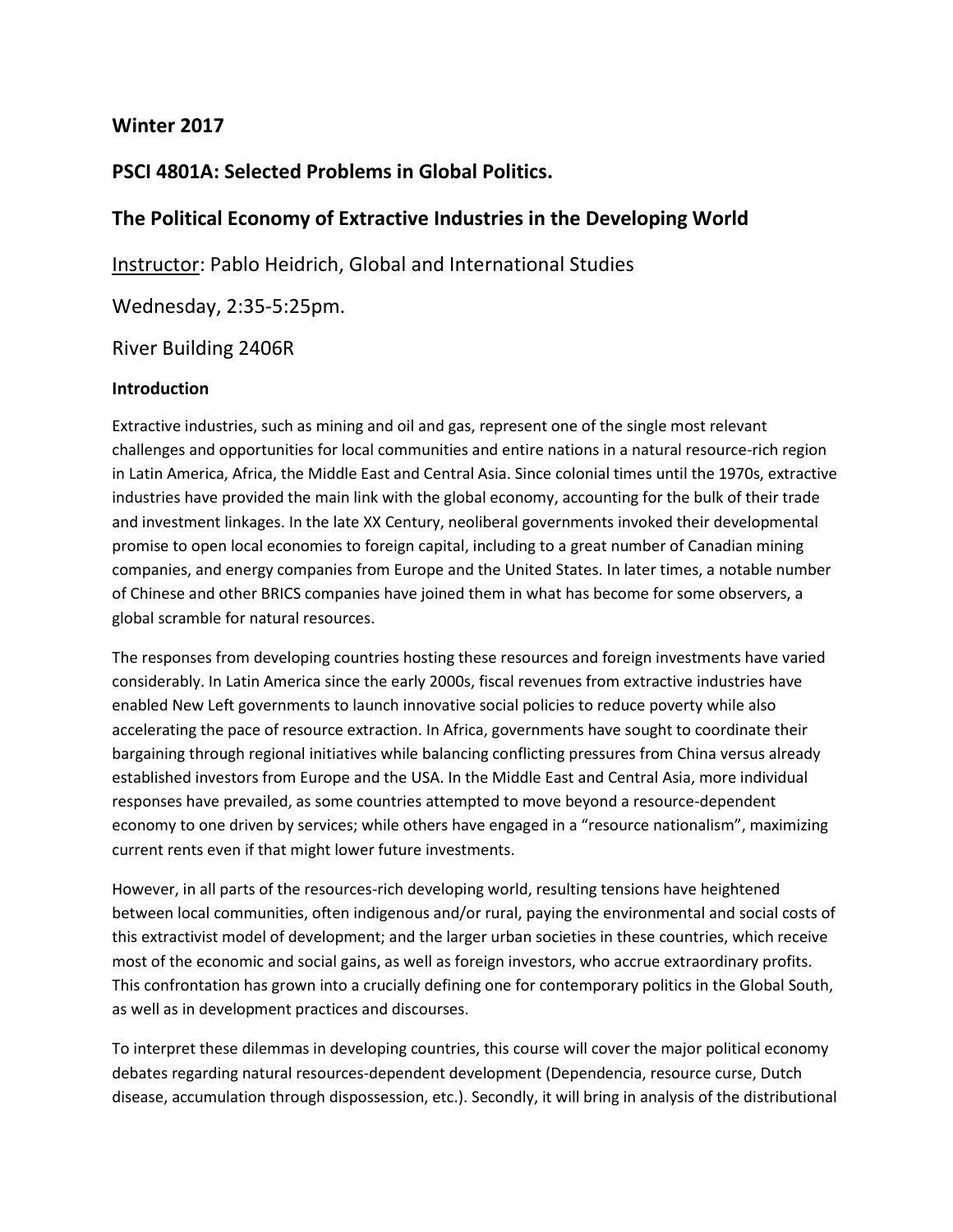effects of extractive industries along local, regional and national spaces; as well as across class, ethnic and gender dimensions. Finally, the course will integrate environmental and Indigenous interpretations of natural wealth and wellbeing to the current extractive industries debates. All along, examples of specific policies and cases from developing countries as well as regional trends will be used.

#### **Evaluation and Class Administration**

| 20%                         |
|-----------------------------|
| 15%                         |
| 20% (due on class 5)        |
| 10% (due on class 6)        |
| 35% (due on the last class) |
|                             |

#### **Discussion of Evaluation Components:**

1. Attendance and Participation: Regular participation and willingness to engage in discussions, based on informed and respectful comments **directly related to the readings**, is a key component of this 4th year seminar course. There are between 50-100 pages of reading per week, starting the first week of class. To get a good grade and grasp of the subject, students need to carefully read the required readings, prepare weekly reading notes, including questions for discussions, and actively participate in discussions. Also note that raising good questions is as important as making comments.

2. Presentation: Each student will do at least one presentation on one of the course readings. The timing of your presentation will be determined during the class of week 2. The presentation should be 12-15 minutes. In your presentation, you should: summarize the main ideas of that reading; situate the author in broader debates on international development (how do they fit into theoretical and methodological approaches?); present analytical and critical reflections on those readings and what they contribute to the topic of the week, and raise questions for broader class discussion. No more than half of your presentation should be spent summarizing the article's contents.

3. Short reaction paper: You will write a short reaction paper (5-6 pages max.) based on one week's reading for weeks 2 to 6 (not the week that you will present on). The paper will critically synthesize the arguments developed in the required readings for that week and develop a response to those arguments. You will be expected to identify the theoretical orientation and assumptions of the authors, not merely summarize their main points, and draw out the points of commonality and differences in the authors' approaches. You should discuss how convincing the authors' arguments are and what you have learned from them. You may wish to look at two or three of the recommended readings as well.

4. Essay Proposal: You will write a proposal (around 2-3 pages double spaced) on the topic that of your final essay. The proposal should contain: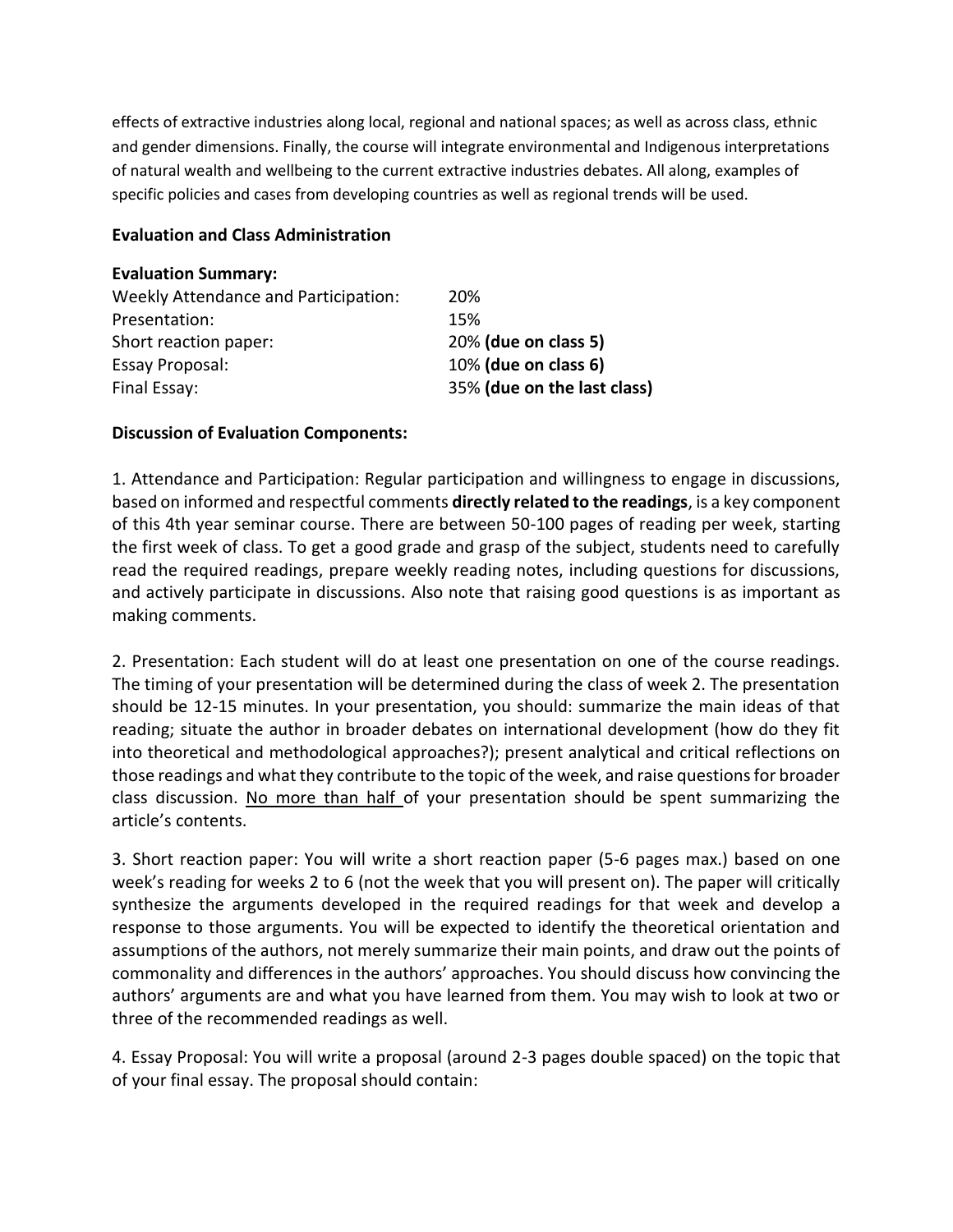- a research question;
- short statement on why this is an interesting and important topic;
- a tentative hypothesis or argument;
- statement on your theoretical approach;

• annotated bibliography - with a paragraph for each source which summarizes the content of the article and indicates how it will be useful for your final paper. You must include a minimum of 5 sources.

Topics: You may wish to focus on the development problems faced by a particular country or countries, the approaches of a specific actor (whether a specific bilateral donor or international agency), or you may wish to take a more thematic approach. Due date: March 7<sup>th</sup>.

6. Final Essay: You will write a research paper (12-15 pages) on a topic directly related to the course. We will also discuss your essay topics in class that day so come to class prepared to talk about your ideas. Your sources for the paper may include internet sources but must include at least 6 refereed journal articles, books or book chapters. You must include at least 8-10 sources in total. The assignment will be graded based on the quality of your writing, research and analysis, the organization of the paper, the depth of research on the topic, and the coherence and originality of your argument.

## **Late Policy**

Assignments are due on the dates and in the way specified in the course outline**. Late papers will be subject to a penalty of 2% a day not including weekends**. **This penalty will apply to all papers submitted in the PSCI dropbox, even on the due date.** Assignments will not be accepted 10 days after the due date. No retroactive extensions will be permitted. Do not ask for an extension on the due date of the assignment. Exceptions will be made only in those cases of special circumstances, (e.g. illness, bereavement) and where the student has verifiable documentation.

## **Policies on Assignments:**

All assignments in this course must be 12 pt font, double-spaced and have standard one-inch margins. They should be free of spelling and grammatical errors. They must include appropriate citations and bibliography. Assignments that do not have any citations from academic sources will be returned to the student with an F grade. You must use consistently a recognized citation format (See:

[http://www.carleton.ca/sasc/peer-assisted-study-sessions/workshop-handouts/week](http://www.carleton.ca/sasc/peer-assisted-study-sessions/workshop-handouts/week-ten/writing-resources/citation-styles/)[ten/writing-resources/citation-styles/](http://www.carleton.ca/sasc/peer-assisted-study-sessions/workshop-handouts/week-ten/writing-resources/citation-styles/) ).

## **CLASS CONTENTS**

## Class 1. *General instructions and presentation*

General discussion of professor and student expectations of the seminar. Fine-tuning of the syllabus and assigning of presentations.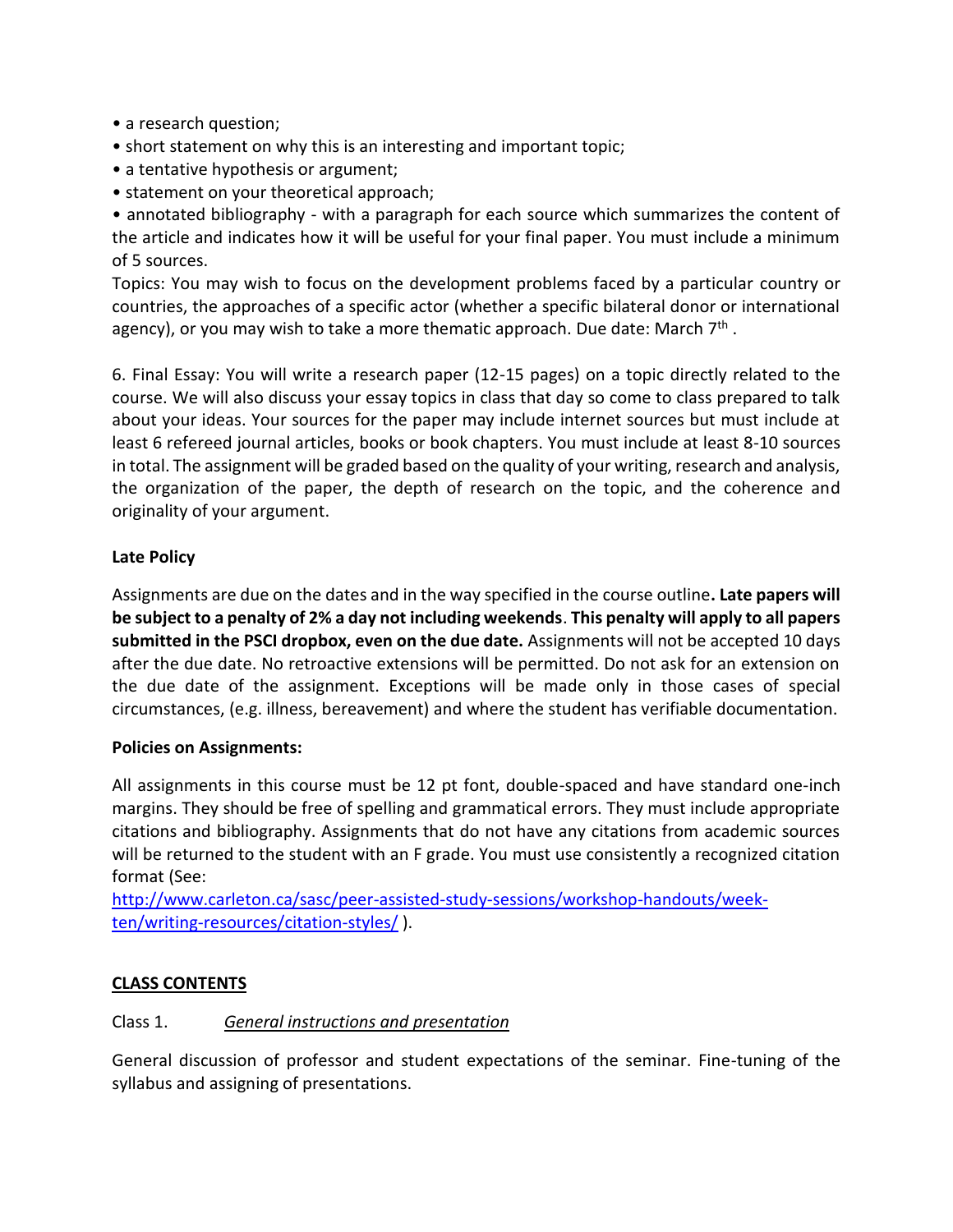## *Extractive Industries in our Understanding of the Developing World*

### *Class 2. History of Natural Resources in the Developing World*

Dunbarr, Scott W. 2015. *How mining works*. Englewood, CO: Society for Mining, Metallurgy, and Exploration. Chapters 2-6

Bridge, Gavin and Philippe Le Billon. 2013., *Oil.* Cambridge, Polity. Chapters 1-4.

## *Class 3. Natural Resources in the Conceptualization of Development: Comparing Modernization, World Systems and Dependency Theories*

Cardoso, F. and Faletto, E. Dependency and Development in Latin America, 1979, Preface and Ch. 1 & 2, pp. vii-xxv and 1-28.

Wallerstein, I. 1974. The Rise and Future Demise of the World Capitalist System: Concepts for Comparative Analysis. Comparative Studies in Society and History. Vol. 16, No. 4, pp. 387-415.

Przeworski, Adam and Fernando Limongi. 1997. "Modernization: Theories and Facts" World Politics v 49: 155(29).

## *Class 4. Theorizing on Natural Resources from a Development Perspective: The Resource Curse, The Rentier State, and the Paradox of Plenty.*

Auty, R.M. (2001). 'The political economy of resource-driven growth'. European Economic Review. 45, 4–6, 839-846.

Brunnschweiler, C.N. , Bulte, E.H. (2008). 'The resource curse revisited: a tale of paradoxes and red herrings'. Journal of Environmental Economics and Management. 55, 3, 248-264

Sachs, Jeffrey D.; Warner, Andrew M. (1995) 'NBER Working Paper 5398: Natural resource abundance and economic growth', <http://ideas.repec.org/p/nbr/nberwo/5398.html>

Karl, T. L. (2007). Oil-led Development: Social, Political, and Economic Consequences. Working paper 80. Stanford: Stanford Center on Democracy, Development and the Rule of Law.

### **Extractive Industries in the Political Economy of Today's Developing World**

### Class 5. *Selected Economic Issues of Extractivism: Enclaves and Dutch Disease*

Dietsche, E. (2012). Institutional Change and State Capacity in Mineral-Rich Countries. In Hujo, K. (ed.). Mineral Rents and the Financing of Social Policy. Basingstoke: Palgrave Macmillan and UNRISD, pp.122-154.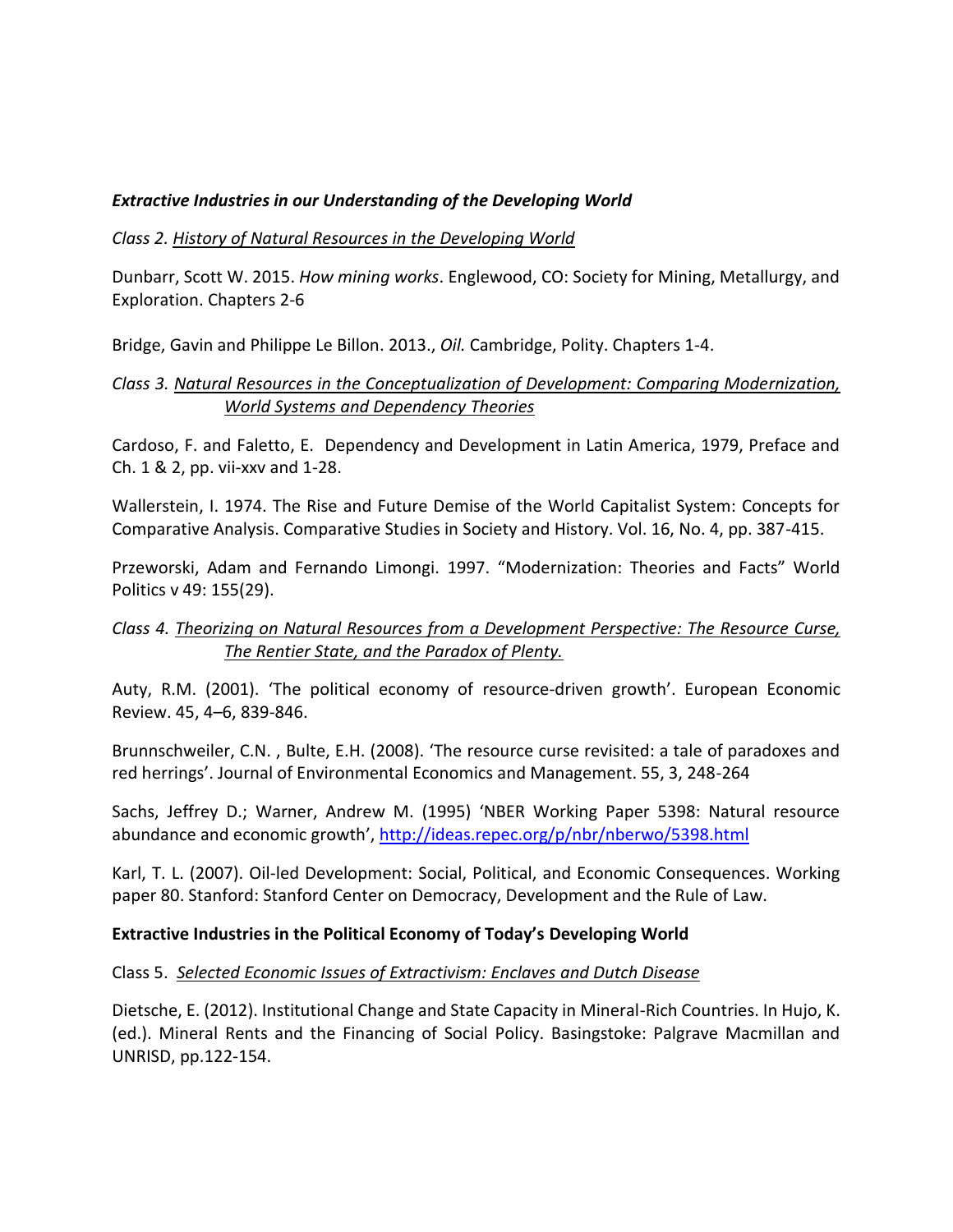Nathan Jensen and Leonard Wantchekon, "Resource Wealth And Political Regimes In Africa," Comparative Political Studies, 37, 7 (September 2004): 816-841.

Andrew Rosser, "Why Did Indonesia Overcome The Resource Curse?" IDS Working Paper 222, March 2004

#### Class 6. *The Oil and Gas Sector: Abundance, Scarcity and Types of Conflict*

Roger Tissot (2012) Latin America's Energy Future. Inter-America Development Bank. Washington DC.

Osmel Manzano and Francisco Monaldi (2008) The Political Economy of Oil Production in Latin America. Economía, Volume 9, Number 1, pp. 59-98

Michael L. Ross, "Why Oil Wealth Fuels Conflict," Foreign Affairs, 87:3 (May-June 2008): 2-8.

Michael J. Watts, "Righteous Oil? Human Rights, the Oil Complex, and Corporate Social Responsibility," Annual Review of Environmental Resources, 30:9 (2005): 1-35.

Mattias Basedau and Jann Lay, "Resource Curse or Rentier Peace? The Ambiguous Effects of Oil Wealth and Oil Dependence on Violent Conflict," Journal of Peace Research, 46:6 (November 2009): 757-776.

### Class 7. *The Mining Sector: Latin America and Africa between the State and Canada.*

Todd Gordon and Jeffery R. Webber, "Imperialism and Resistance: Canadian Mining Companies in Latin America," in Third World Quarterly, Vol. 29, No. 1 (2008), pp. 63-87.

Antulio Rosales (2016) Deepening extractivism and rentierism: China's role in Venezuela's Bolivarian developmental model, Canadian Journal of Development Studies / Revue canadienne d'études du développement, 37:4, 560-577.

Daviken Studnicki-Gizbert (2016) Canadian mining in Latin America (1990 to present): a provisional history, Canadian Journal of Latin American and Caribbean Studies / Revue canadienne des études latino-américaines et caraïbes, 41:1, 95-113

#### **Nations, States, Societies and Companies. Institutions, Policies and Outcomes.**

#### Class 8. *Neoliberal Extractivism, Populist Neo-Extractivism and Aftermath*

Nem Singh, J.T. (2014). Towards Post-Neoliberal Resource Politics? The International Political Economy (IPE) of Oil and Copper in Brazil and Chile. New Political Economy 19 (3), pp. 329-358.

Henry Veltmeyer; James F Petras (2014) The new extractivism : a post-neoliberal development model or imperialism of the twenty-first century? Introduction 1. A new model or extractive imperialism? And Conclusions: Theses on extractive imperialism and the post-neoliberal state.

Jomo K. S. and Wee Chong Hui 2002. The Political Economy of Malaysian Federalism Economic Development, Public Policy and Conflict Containment. UNU Wider Discussion paper 113. Helsinki.

Ralph Mathekga. 2010. The ANC 'Leadership Crisis' and the Age of Populism in Post-apartheid South Africa. In African Politics: Beyond the Third Wave of Democratisation, edited by Joelien Pretorius.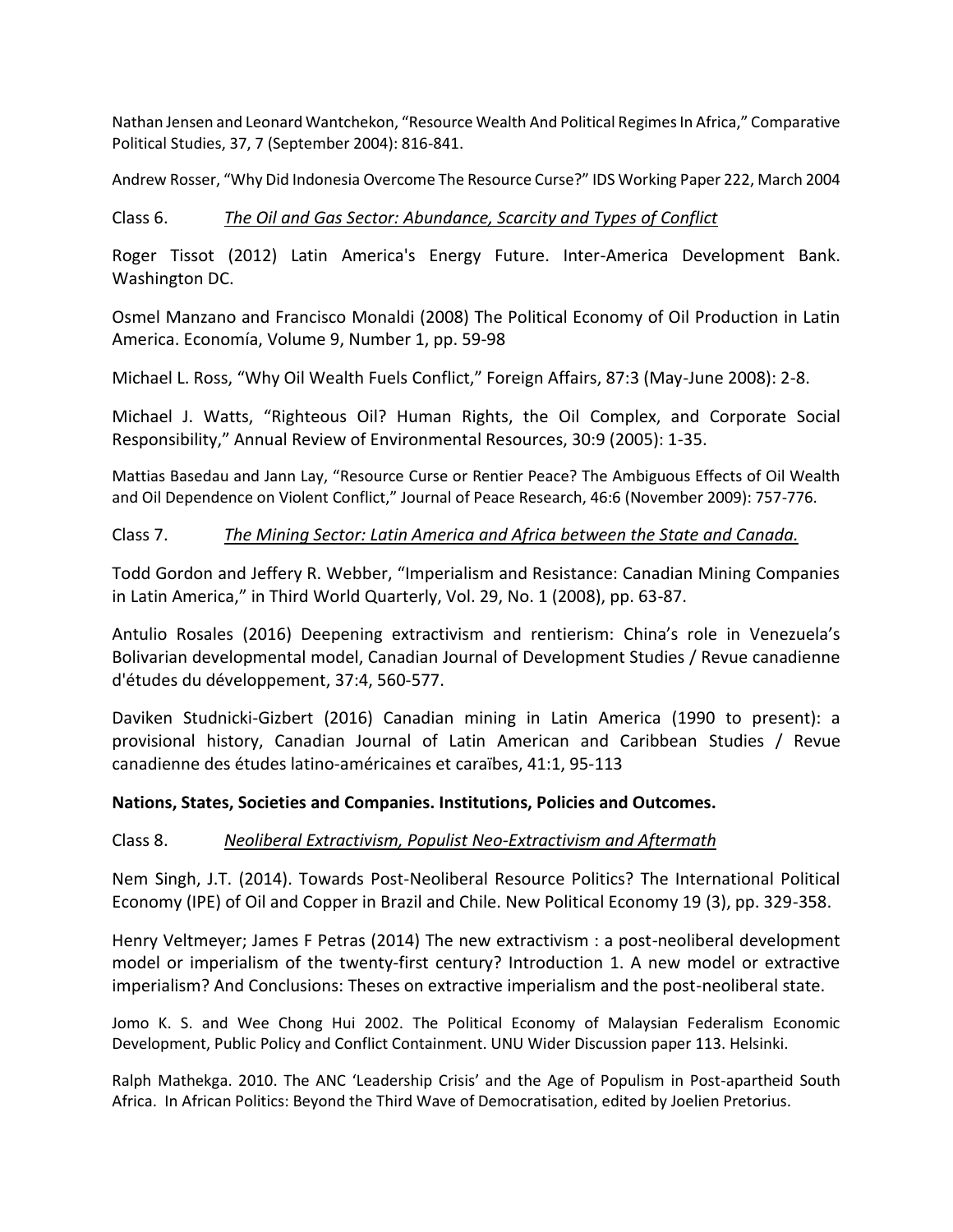## Class 9. *Local Resistances and Global Networks of Support*

Kalowatie Deonandan (2015) Evaluating the effectiveness of the anti-mining movement in Guatemala: the role of political opportunities and message framing, Canadian Journal of Latin American and Caribbean Studies, , 40:1, 27-47.

Eduardo Gudynas (2016) Natural Resource Nationalisms and the Compensatory State in Progressive South America. In Haslam, P. & Heidrich, P. The Political Economy of Natural Resources. Resource Nationalism as a Development Policy. Routledge.

## Class 10. Environmentalist Questioning of Extractivism

Anthony Bebbington, Leonith Hinojosa, Denise Humphreys Bebbington, Maria Luisa Burneo and Ximena Warnaars Contention and Ambiguity: Mining and the Possibilities of Development. Development and Change 39(6): 887–914.

Michael Herb, "No Representation Without Taxation?: Rents, Development, and Democracy," Comparative Politics, 37 (April 2005): 297-316

Terry Lynn Karl, "Perils of the Petro-State: Reflections on the Paradox of Plenty," Journal of International Affairs, 53:1 (Fall 1999): 31-48.

Camilla Sandbakken, "The Limits to Democracy Posed by Oil Rentier States: The Cases of Algeria, Nigeria, and Libya," Democratization 13:1 (2006): 135-152.

Gray, Matthew. A Theory of" Late Rentierism" in the Arab States of the Gulf. (Center for International and Regional Studies, Georgetown University, School of Foreign Service in Qatar, 2011)

Roiman Wacziarg, "The First Law of Petropolitics," Economica (2012) 79: 641-657.

## Class 11. *Indigenous Peoples and Extractivism*

Bebbington, A. (2009) The New Extraction: Rewriting the Political Ecology of the Andes? NACLA Report. Pp. 12-40.

Szablowski, D. (2010) Operationalizing FPIC in the Extractive Industry Sector? Examining the Challenges of a Negotiated Model of Justice. Canadian Journal of Development Studies, vol. 30 (1-2), 111-130.

Tettetba (2010) Pitfalls and Pipelines: Indigenous Peoples and Extractive Industries in Philippines.

### Class 12. Contextualizing Extractive Industries and Possible Futures

David Humphreys (2013) New mercantilism: A perspective on how politics is shaping world metal supply. Resources Policy 38 (2013) 341–349.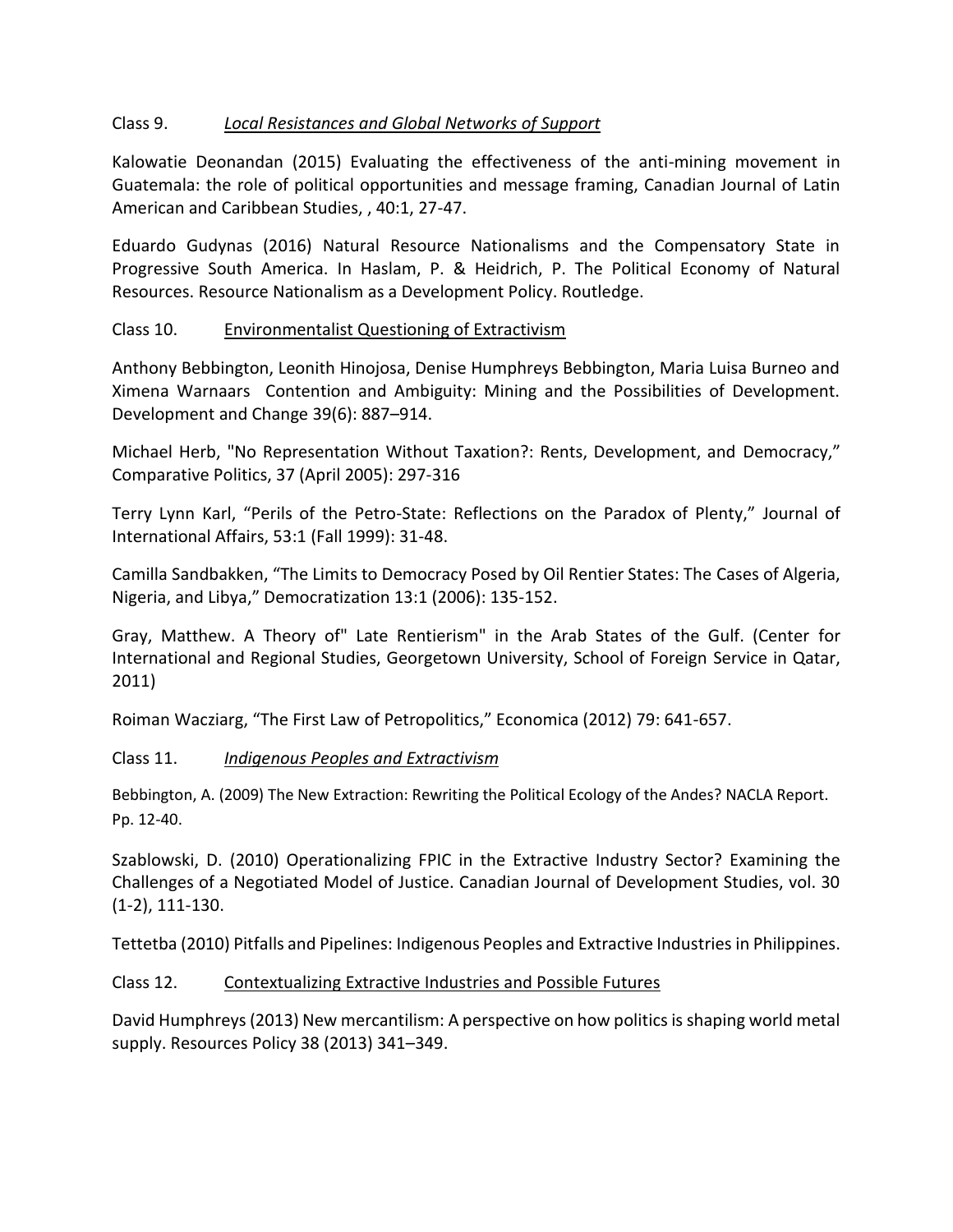Rosemary Thorp, Stefania Battistelli, Yvan Guichaoua, Jose Carlos Orihuela and Maritza Paredes (2013) The Developmental Challenges of Mining and Oil. Lessons from Africa and Latin America. Ch. 7 and 8.

#### **Academic Accommodations**

The Paul Menton Centre for Students with Disabilities (PMC) provides services to students with Learning Disabilities (LD), psychiatric/mental health disabilities, Attention Deficit Hyperactivity Disorder (ADHD), Autism Spectrum Disorders (ASD), chronic medical conditions, and impairments in mobility, hearing, and vision. If you have a disability requiring academic accommodations in this course, please contact PMC at 613-520-6608 or [pmc@carleton.ca](mailto:pmc@carleton.ca) for a formal evaluation. If you are already registered with the PMC, contact your PMC coordinator to send me your *Letter of Accommodation* at the beginning of the term, and no later than two weeks before the first in-class scheduled test or exam requiring accommodation (*if applicable*). After requesting accommodation from PMC, meet with me to ensure accommodation arrangements are made. Please consult the PMC website for the deadline to request accommodations for the formally-scheduled exam (*if applicable*).

**For Religious Observance:** Students requesting accommodation for religious observances should apply in writing to their instructor for alternate dates and/or means of satisfying academic requirements. Such requests should be made during the first two weeks of class, or as soon as possible after the need for accommodation is known to exist, but no later than two weeks before the compulsory academic event. Accommodation is to be worked out directly and on an individual basis between the student and the instructor(s) involved. Instructors will make accommodations in a way that avoids academic disadvantage to the student. Instructors and students may contact an Equity Services Advisor for assistance (www.carleton.ca/equity).

**For Pregnancy:** Pregnant students requiring academic accommodations are encouraged to contact an Equity Advisor in Equity Services to complete a *letter of accommodation*. Then, make an appointment to discuss your needs with the instructor at least two weeks prior to the first academic event in which it is anticipated the accommodation will be required.

**Plagiarism:** The University Senate defines plagiarism as "presenting, whether intentional or not, the ideas, expression of ideas or work of others as one's own." This can include:

- reproducing or paraphrasing portions of someone else's published or unpublished material, regardless of the source, and presenting these as one's own without proper citation or reference to the original source;
- submitting a take-home examination, essay, laboratory report or other assignment written, in whole or in part, by someone else;
- using ideas or direct, verbatim quotations, or paraphrased material, concepts, or ideas without appropriate acknowledgment in any academic assignment;
- using another's data or research findings;
- failing to acknowledge sources through the use of proper citations when using another's works and/or failing to use quotation marks;
- handing in "substantially the same piece of work for academic credit more than once without prior written permission of the course instructor in which the submission occurs.

Plagiarism is a serious offence which cannot be resolved directly with the course's instructor. The Associate Deans of the Faculty conduct a rigorous investigation, including an interview with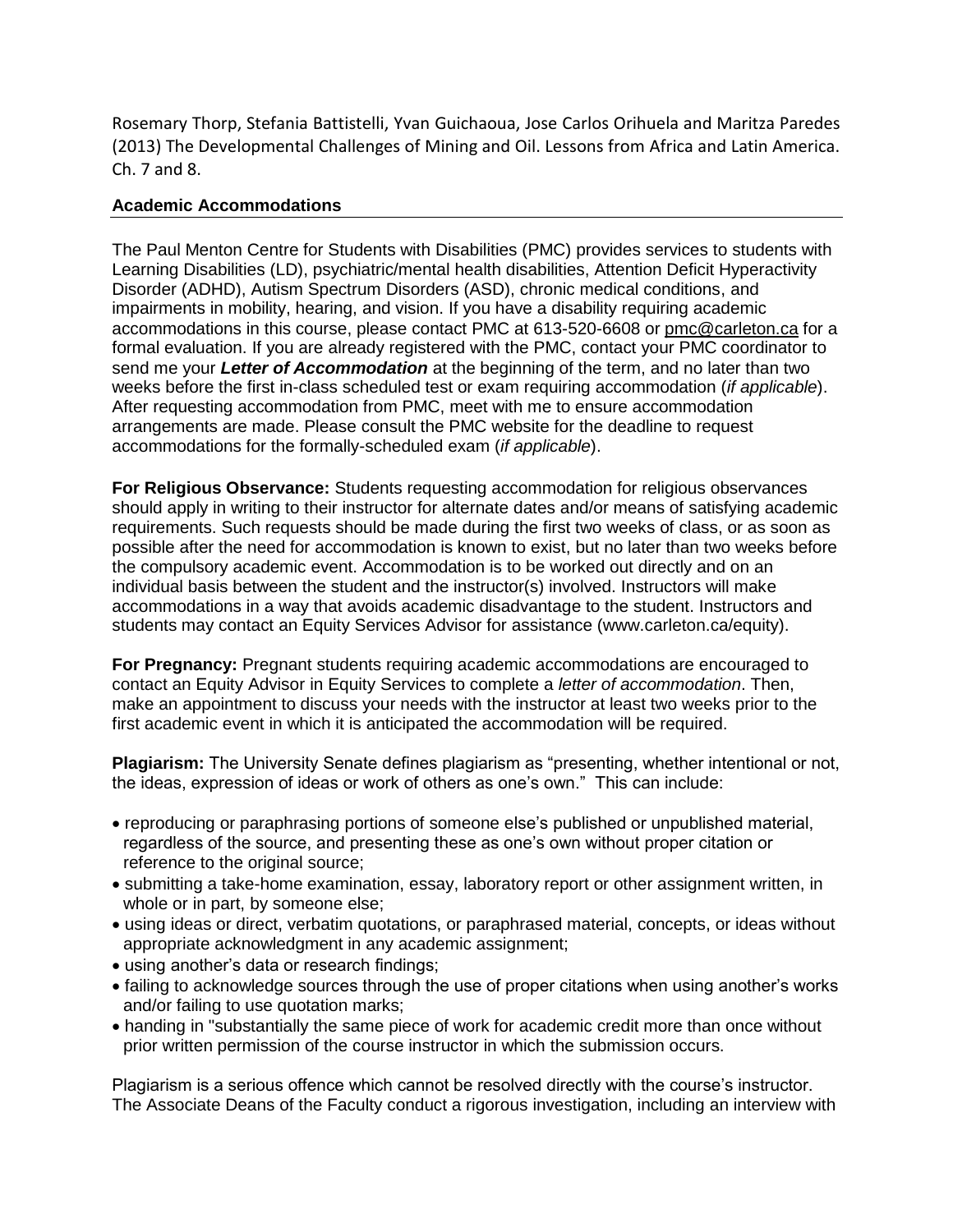the student, when an instructor suspects a piece of work has been plagiarized. Penalties are not trivial. They may include a mark of zero for the plagiarized work or a final grade of "F" for the course.

Student or professor materials created for this course (including presentations and posted notes, labs, case studies, assignments and exams) remain the intellectual property of the author(s). They are intended for personal use and may not be reproduced or redistributed without prior written consent of the author(s).

**Submission and Return of Term Work:** Papers must be submitted directly to the instructor according to the instructions in the course outline and will not be date-stamped in the departmental office. Late assignments may be submitted to the drop box in the corridor outside B640 Loeb. Assignments will be retrieved every business day at **4 p.m.**, stamped with that day's date, and then distributed to the instructor. For essays not returned in class please attach a **stamped, self-addressed envelope** if you wish to have your assignment returned by mail. Final exams are intended solely for the purpose of evaluation and will not be returned.

**Grading:** Standing in a course is determined by the course instructor, subject to the approval of the faculty Dean. Final standing in courses will be shown by alphabetical grades. The system of grades used, with corresponding grade points is:

| Percentage | Letter grade | 12-point scale Percentage |       | Letter grade | 12-point scale |
|------------|--------------|---------------------------|-------|--------------|----------------|
| 90-100     | A+           | 12                        | 67-69 |              |                |
| 85-89      | n            |                           | 63-66 |              | 5              |
| 80-84      | A-           | 10                        | 60-62 |              |                |
| 77-79      | B+           | 9                         | 57-59 | D+           | 3              |
| 73-76      |              | O                         | 53-56 |              |                |
| 70-72      | в-           |                           | 50-52 | D-           |                |

**Approval of final grades:** Standing in a course is determined by the course instructor subject to the approval of the Faculty Dean. This means that grades submitted by an instructor may be subject to revision. No grades are final until they have been approved by the Dean.

**Carleton E-mail Accounts:** All email communication to students from the Department of Political Science will be via official Carleton university e-mail accounts and/or cuLearn. As important course and University information is distributed this way, it is the student's responsibility to monitor their Carleton and cuLearn accounts.

**Carleton Political Science Society:** The Carleton Political Science Society (CPSS) has made its mission to provide a social environment for politically inclined students and faculty. Holding social events, debates, and panel discussions, CPSS aims to involve all political science students at Carleton University. Our mandate is to arrange social and academic activities in order to instill a sense of belonging within the Department and the larger University community. Members can benefit through numerous opportunities which will complement both academic and social life at Carleton University. To find out more, visit

<https://www.facebook.com/groups/politicalsciencesociety/>

or come to our office in Loeb D688.